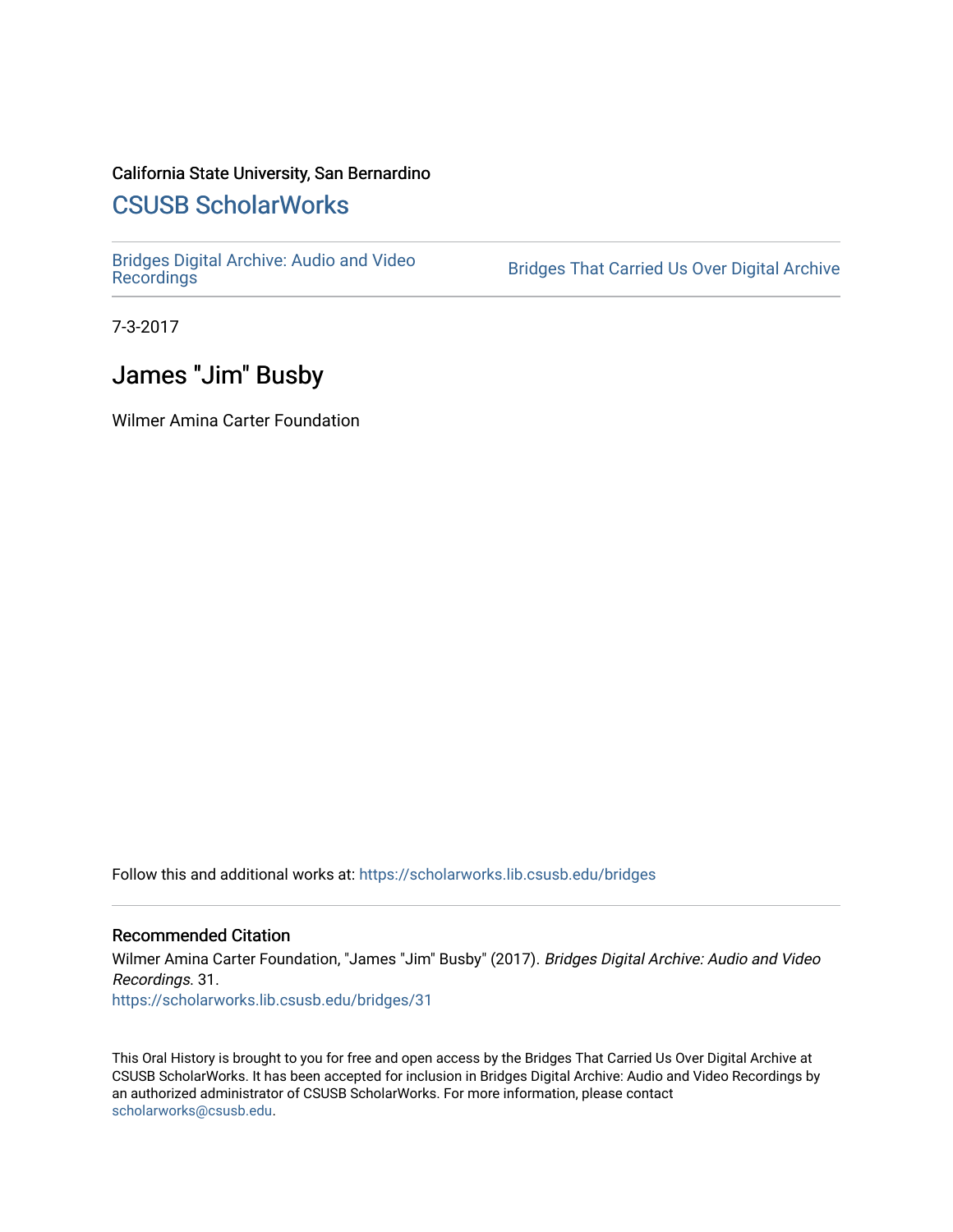# Bridges that Carried Us Over Project

Interview Summary

**Interviewee:** James "Jim" Busby

**Interviewer:** Carolyn Tillman

**Interview Date:** July 3, 2017

## **Interview Location:**

San Bernardino, California

#### **Interview Summary completed by**:

Alicia Lombardo and Valerie Nguyen, 2021-2022

#### **Description:**

James "Jim" Busby served 3 terms as the mayor of Victorville, California. To date (2021), Busby is the only African American to sit on the Victorville City Council, first elected in 1988. Here, Busby discusses why he moved to the high desert from Texas after serving in the Navy, his reasons for getting involved in local politics there, his experience on Victorville's City Council and his achievements as mayor. Busby also discusses the African American community in Victorville. As mayor, Busby focused on improving the lives of all residents, including making housing more affordable and strengthening welfare programs. He discusses his Christian faith was very important to him, and while in office he organized the Church of the Valley event, a oneness celebration to celebrate Christianity. Over 5,000 people attended. He also organized the largest March for Jesus march in the nation.

Though he lived in Victorville, he spent a good portion of his adult life in San Bernardino where he became active in community politics. Busby became a WAG member and served as president of the Board of Directors for the San Bernardino Boys and Girls Club. In the interview, Busby names the San Bernardino community leaders he encountered during that period, including Frances Grice (founder, Operation Second Chance), William "Bill" Jacocks (aka Ratibu Jacocks) of Westside Action Group (WAG), and Dr. Mildred Henry, founder of the Provisional Accelerated Learning Center (PAL).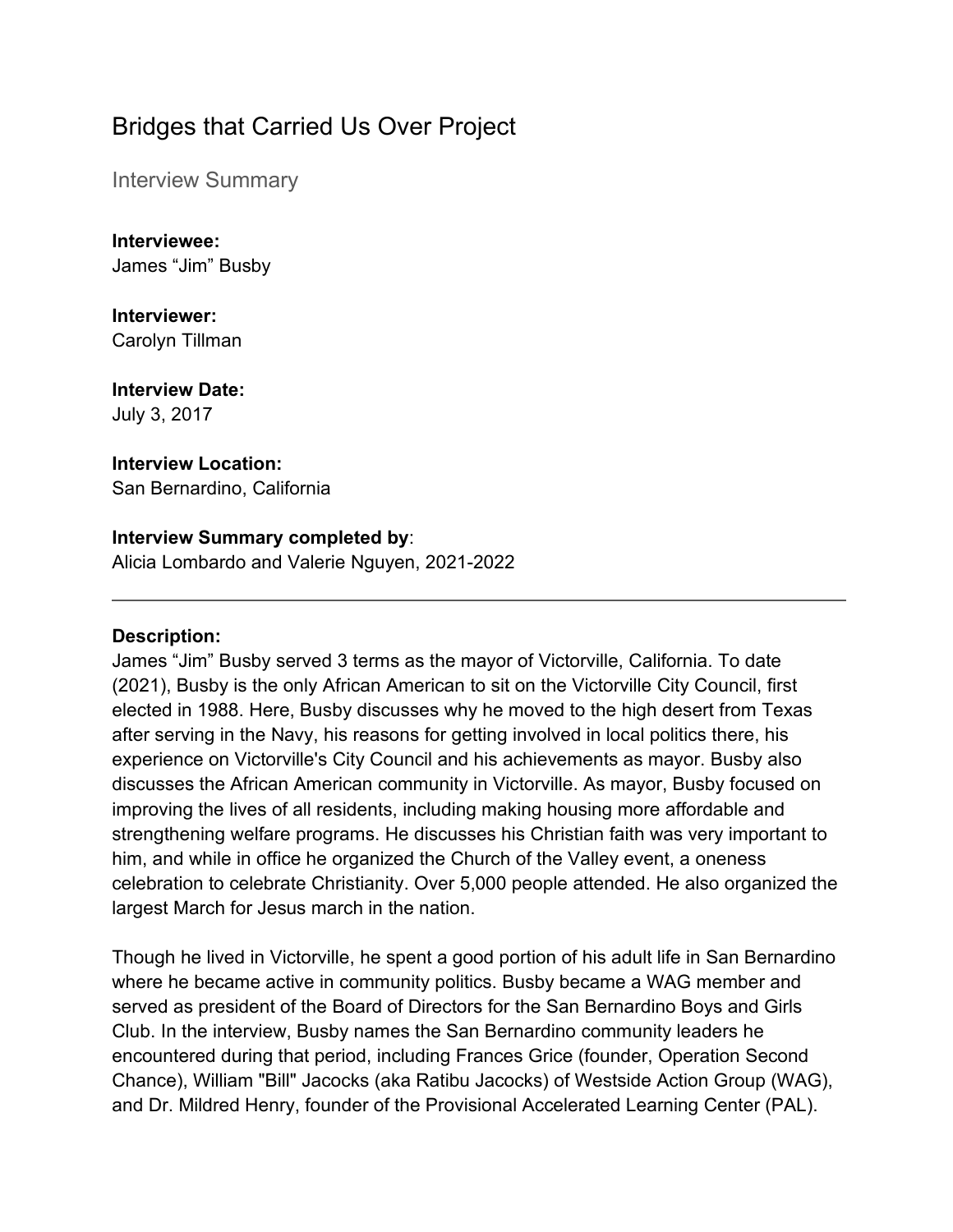### **Subject Topic:**

- San Bernardino (Calif.)
- Victorville (Calif.)
- Mayor of Victorville
- African American Politicians
- Community Leadership
- Public Officers
- Westside Action Group
- TRW Bootstrap
- Provisional Accelerated Learning Center
- Oneness Celebration
- The March for Jesus Victorville

### **Spatial Coverage:**

| Name of Site (if relevant)                                                                                                             | <b>General Location/Address</b>                                                                                                    |
|----------------------------------------------------------------------------------------------------------------------------------------|------------------------------------------------------------------------------------------------------------------------------------|
| San Bernardino County Superintendent of<br><b>Schools Office</b>                                                                       | 760 E Brier Dr, San Bernardino, CA<br>92408<br><b>OR</b><br>601 N E St, San Bernardino, CA 92415<br>(SB County Office of Education |
| Westside Action Group met at San<br>Bernardino Boys Club/ Boys Club in San<br>Bernardino (now "Boys & Girls Club of<br>San Bernardino) | 1180 W 9th St San Bernardino, CA 92411                                                                                             |
| Provisional Accelerated Learning (PAL)<br>Center                                                                                       | 2450 Blake St San Bernardino, CA 92407<br>(May have been Ave. as on the picture of<br>the sign on the website)                     |
| Norton Air Force Base (Part of Air Mobility<br>Command (AMC))                                                                          | Museum: 1601 E. 3rd Street, San<br>Bernardino, CA 92408                                                                            |
| Dr. King Statue, Downtown San<br><b>Bernardino</b>                                                                                     | <b>Outside San Bernardino City Hall</b><br>290 N D St, San Bernardino, CA 92401                                                    |
| Mall on Bear Valley Road, Victorville                                                                                                  | 14400 Bear Valley Rd, Victorville, CA<br>92392                                                                                     |
| <b>Emanuel Temple CME Church in</b>                                                                                                    | 17288 Stoddard Wells Rd, Victorville, CA                                                                                           |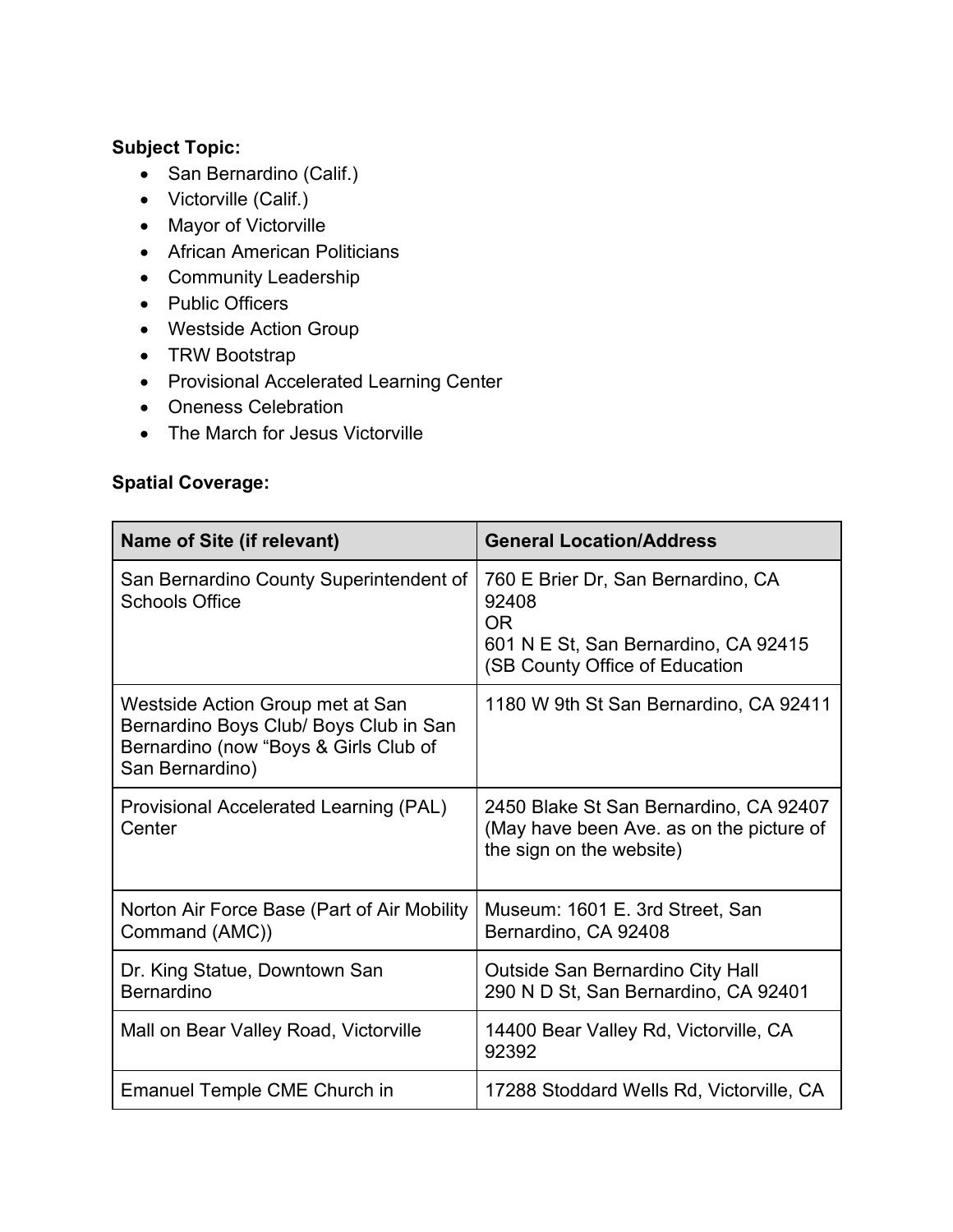| Victorville                                                          | 92394                                              |
|----------------------------------------------------------------------|----------------------------------------------------|
| Church of the Valley, Apple Valley<br>(Oneness Celebration location) | 20700 Standing Rock Ave, Apple Valley,<br>CA 92307 |
| <b>Desert Valley Hospital</b>                                        | 16850 Bear Valley Rd, Victorville, CA<br>92395     |

### **Temporal Coverage:**

• 1960-1994

#### **Key Events:**

- Mayor of Victorville
- President of the Board of Directors at the Boys Club in San Bernardino
- Manager at TRW/Northrop Grumman
- Superintendent of Sunday school at Emanuel Temple CME Church
- Oneness Celebration
- The March for Jesus Victorville

#### **Key Organizations:**

- Victorville City Council
- TRW Bootstrap
- Operation Bootstrap
- Operation Second Chance
- Westside Action Group

#### **Interview Index:**

| <b>Media Format</b> | Time<br>(hh:mm:ss) | <b>Topic Discussed</b>                                    |
|---------------------|--------------------|-----------------------------------------------------------|
| Digital Video       | 00:04:15           | Early schooling and background in military                |
| Digital Video       | 00:07:23           | Northrop Grumman/TRW and Norton Air Force<br><b>Base</b>  |
| Digital Video       | 00:09:05           | Knowing established African Americans in the<br>community |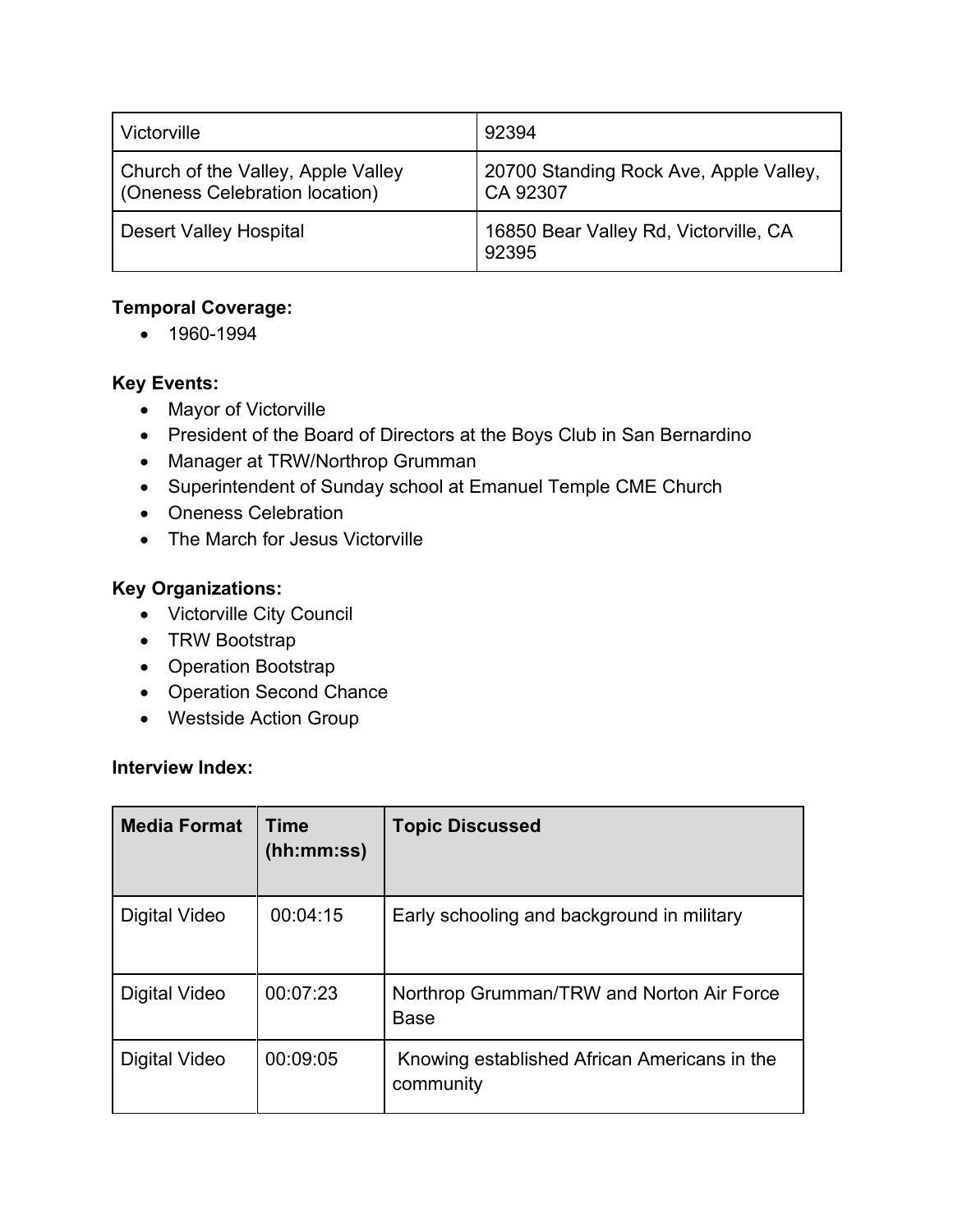| <b>Digital Video</b> | 00:10:32 | Mildred Henry and PAL Center                                                                            |
|----------------------|----------|---------------------------------------------------------------------------------------------------------|
| Digital Video        | 00:12:03 | Move to Victorville                                                                                     |
| Digital Video        | 00:14:45 | Decision to run for Mayor, who he campaigned<br>toward, what areas he worked on and issues<br>addressed |
| <b>Digital Video</b> | 00:23:53 | James Busby's mother, Laydonia Busby and her<br>influence on him                                        |
| <b>Digital Video</b> | 00:28:28 | Working on the Victorville City Council, Jeff<br>Goodwill                                               |
| <b>Digital Video</b> | 00:31:48 | Oneness Celebration, creating racial unity in<br>community vis church, The March for Jesus              |
| Digital Video        | 00:35:57 | Building relationships with Victorville residents                                                       |
| <b>Digital Video</b> | 00:39:20 | Advice to young people                                                                                  |

**Full interview transcript can be found below.**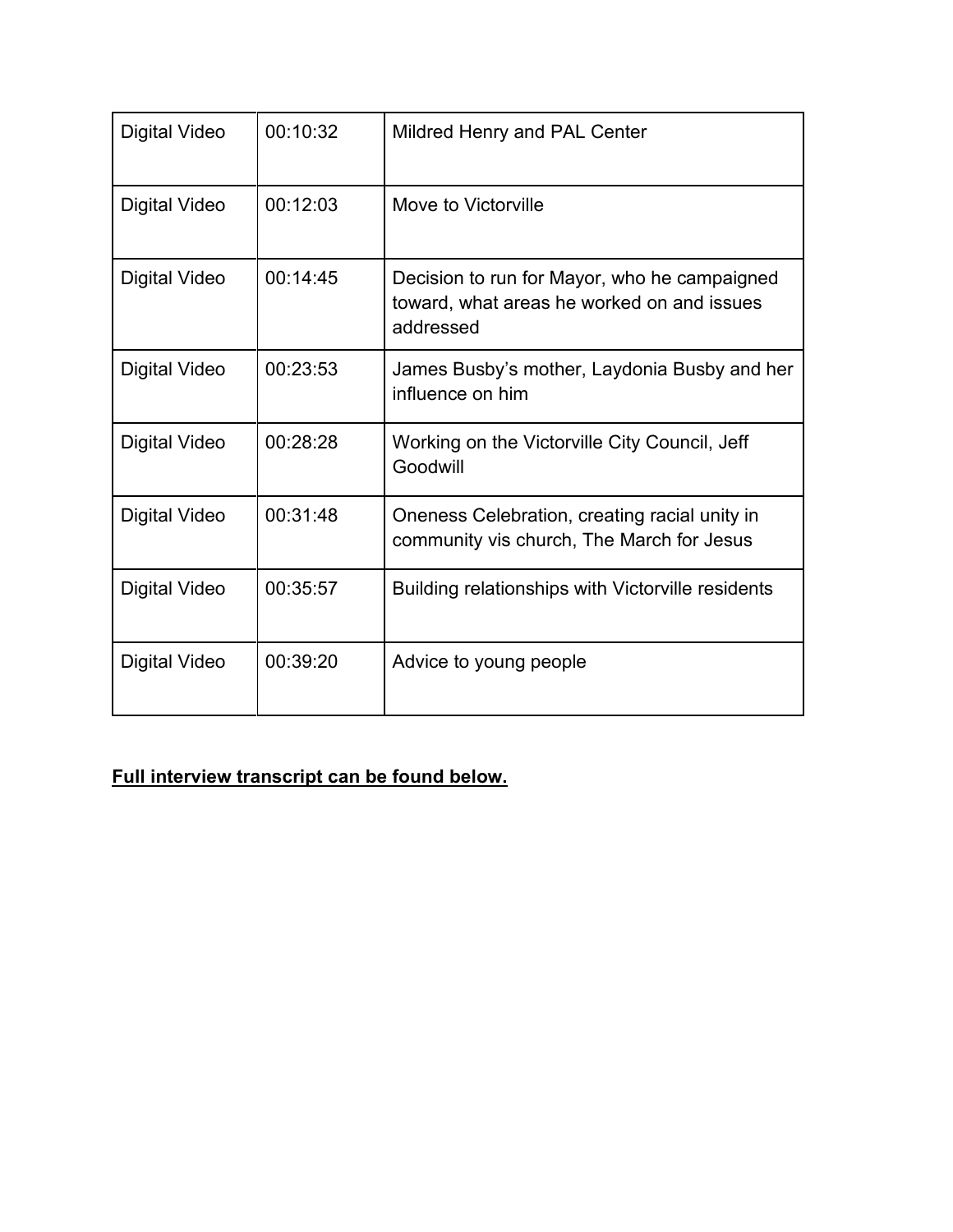Interview Transcript

## **Start of Interview:**

[00:00:00]

**Carolyn Tillman** [00:00:00] Now, I think she got all your signatures. Yes, she did, and I just need to sign behind them. Yep, she got it all. Alright. I'd like to start by asking you basically your journey to San Bernardino to, I guess I'll say San Bernardino County specifically, and then you can tell me, just like you told me, that you started here in San Bernardino and where you ended up. And I am probably going to prompt you if there's something that I hear that makes me feel like I want to dig a little deeper in that area. If not, then I'm going to basically let you sort of free flow your story. I see you've told it several times, so you have to have it here and it's your story. So I doubt that I'm going to, I won't stop you many times because it's about getting you and your interview and not necessarily me on tape, so. OK, ready? I'm supposed the read this script then, aren't I? I'm sorry I'm reading through this again and this is why I read through my notes OK I'm going to add that to it OK.

**Unknown** [00:02:54] Let me check something real fast.

**Carolyn Tillman** [00:02:55] OK.

**Unknown** [00:03:00] Alright.

**Carolyn Tillman** [00:03:00] Good morning.

**James "Jim" Busby** [00:03:04] Good morning, Carol.

**Carolyn Tillman** [00:03:05] This is Carolyn Tillman and I am interviewing Mr. Jim Busby. Mr. Jim Busby was the mayor of Victorville and he served for three terms beginning in the late 80s. His first name is spelled Jim. J-I-M. Last name spelled Busby. B-U-S-B-Y. We are interviewing here at the San Bernardino County Superintendent of Schools Office. Thank you, Mr. Busby, for taking out the time to conduct an interview with us.

**James "Jim" Busby** [00:03:46] It's an honor to be here.

**Carolyn Tillman** [00:03:47] It's an honor to have you here with us for sure. So I'm just going to begin by asking you about your journey from Texas to California. Give us the details of how you got from Jim Busby from Texas to Jim Busby, Mayor of Victorville.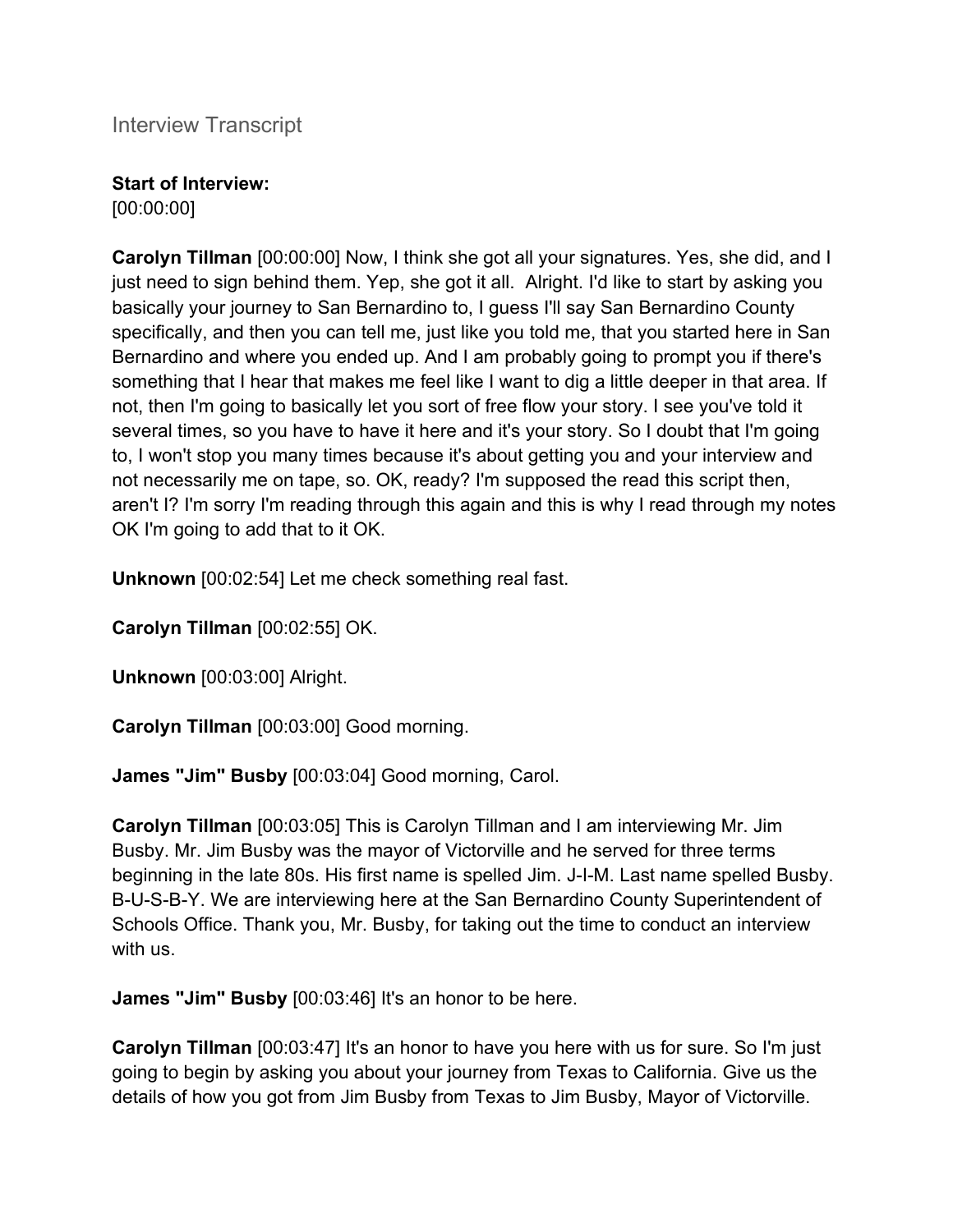**James "Jim" Busby** [00:04:15] Well, I was born in Houston, Texas, finished high school, Booker T. Washington High School. And from high school, I enrolled at Texas Southern University in Houston, where I attended college for about a year, year and a half. And this was in the early 60s. So I was drafted into the Army and I chose not to go into the Army. So I actually volunteered for the Navy and I entered the Navy. I came to San Diego, did my basic training. From San Diego, I was assigned to the San Diego North Island, the nuclear weapons training center. And I spent a year there and I found it rather boring because I wanted to actually fight. I wanted to go to Vietnam. So I asked my commanding officer to put me on what we call a swift boat, which is a little PT looking boat in Vietnam. And he said, well, gee, if I put you on one of those, you'd probably get killed the first day. So I said, I want to go. I just want to fight. And the reason I was so adamant about that is that during World War Two, blacks in the Navy could only be cooks. And I wanted to make sure that my background showed that I was a fighting man. So it was very, very important to me. So I was assigned to a ship, a destroyer out of Yokohama, Yokohama, Japan. And so on January 1st, 1965, I went to Japan, caught my ship, and we were home ported it in Japan. But this was at the, during the beginning of the Vietnam War. So, uh, my ship was one of the first ones that was given assignment in Vietnam to do what was known as shore bombardment. That was to fire on the batteries on the shore in Vietnam. Offshore, we would go in about two miles and we would back up our troops and pick up pilots. And other things we did was we would stop little jump boats. They were running ammunitions down the rivers. So we would stop them and board the ships and search them for ammo. So, I spent about almost two years in Vietnam. Then I came back to Long Beach and from Long Beach, I lived there for several years. And then I moved to Cerritos. I had a child and I moved to Cerritos. And I wanted to make sure that my, at the time, daughter had the best opportunities for education. So Cerritos was a new community. I moved there and stayed there for several years, probably about 10, 15 years. I can't remember exactly. And during that time, I started working for then what was called TRW, it has now been absorbed or bought out, purchased by Northrop Grumman. And so I was working for TRW, Northrop Grumman, living and working in Redondo Beach and living in Cerritos. And I was offered an assignment for to come to Norton Air Force Base, where TRW was one of the base contractors for the ballistic missile division. And at that time, I was the manager of subcontracting and purchasing. So I accepted that assignment, which meant that I had to sell my home in Cerritos and I move to San Bernardino, purchased a condominium in downtown San Bernardino. And during that time, I, when I came out here, I found San Bernardino be an interesting community. And one of the most intriguing thing was that I was, while at TRW, I was the president of a group called TRW Bootstrap, which was a take off Operation Bootstrap out of South Central Los Angeles, South Central Los Angeles, headed by a guy by the name of Lou Smith. And one of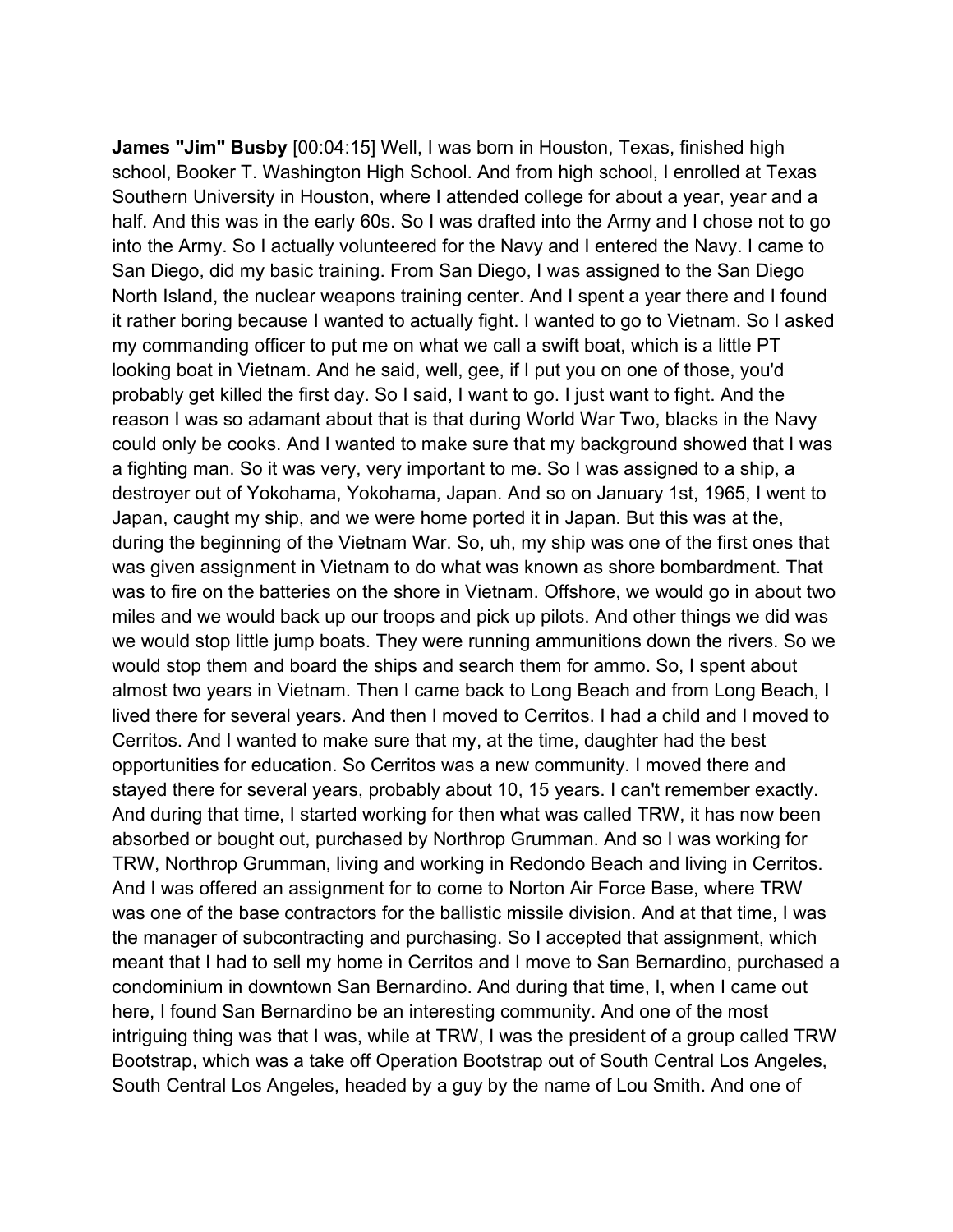unique characteristics of that was that San Bernardino at that time, Frances Grice of Operation Second Chance had a, also had a chapter of Bootstraps. So I knew Frances Grice. I knew Wesley Jefferson and Bobby Bivans and many of the old timers in San Bernardino. And at that time, they had just resurrected the Dr. Martin Luther King statue in downtown San Bernardino. And I was very, very impressed by that in those days that the city actually placed a statue of Dr. King downtown. And I knew that Frances Grice had been very active in making sure that that happened. I think Bob Hope was the mayor at that time. So very, very interested in that. So I started interacting with Frances Grice and Operation Second Chance, I think, is what she headed up. And many of those people. And, through that, I ran into good friend, got to be one of my better friends, was Bill Jacocks, Ratibu and Ratibu was involved in the Westside Action Group. So, I got involved in that. And we were meeting in those days at the San Bernardino Boys Club and actually I ended up becoming the president of the board of directors at the Boys Club in San Bernardino. And I also met during those days Frances Grice. She was she had not started the PAL Center in those days and she needed some assistance. Assistance in.

**Carolyn Tillman** [00:10:41] Is that Frances or Mildred Henry?

**James "Jim" Busby** [00:10:43] Mildred Henry.

**Carolyn Tillman** [00:10:45] There you go. Okay.

**James "Jim" Busby** [00:10:45] I'm sorry, Mildred Henry. Dr. Henry. Dr. Henry at the PAL Center. And she needed some things like typewriter. In those day, we didn't have computers that, everyone was not computerized. So she needs some things, typewriters and things of that nature. And as manager of procurement and all of that at TRW, one of the things I was also in charge of was surplus. And so we were in the process of switching from one type of IBM typewriter to another. So I was able to convince our management at TRW to donate, uh, supplies and typewriters to Dr. Henry at the PAL Center. So I got to be very good friends with her. In other words, I was just really, really, got to know the community. I was always interested in politics and just an active community person and with emphasis on making sure that our black young people had an opportunity to grow.

**Carolyn Tillman** [00:11:55] Yes, so that's San Bernardino, but you ended up in the high desert.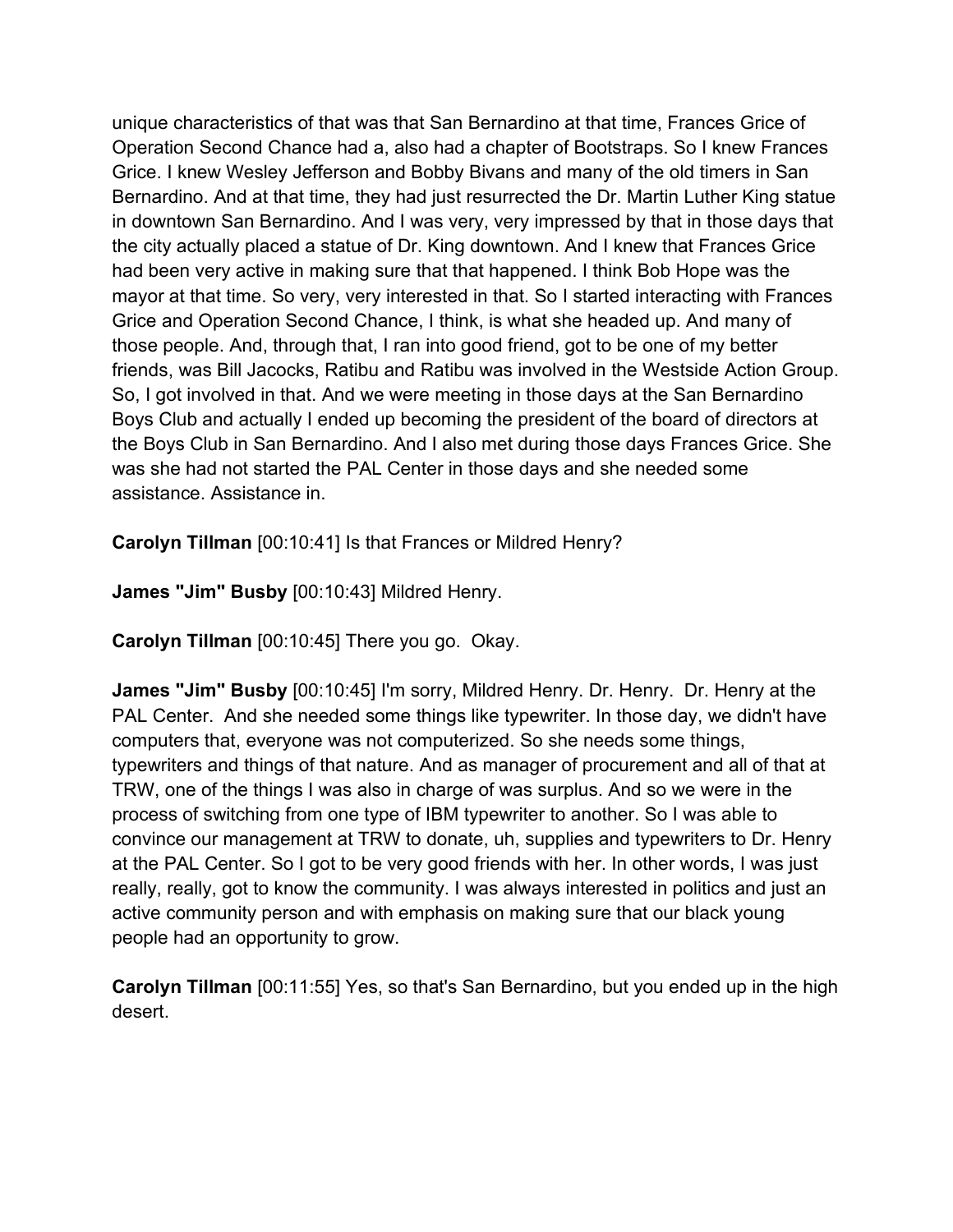**James "Jim" Busby** [00:12:03] OK, well, I decided to move from San Bernardino to Victorville, primarily because the smog started coming in. I want to go up a little higher, to a higher elevation. And also I was in the process of getting married.

#### **Carolyn Tillman** [00:12:22] OK.

**James "Jim" Busby** [00:12:23] And so my wife at that time was living in Los Angeles. So we moved to Victorville and I didn't know anything about Victorville. Actually, I was on my way to Las Vegas and I saw a home, I saw a sign giving homes at a very reasonable price that I could afford that was near a golf course. So I just stopped off and bought a home. I didn't know anything about the school system or anything. It was very, and it was really a blessing because when my wife and I got married, which she had a son, at those days, who had cerebral palsy. So he needed special, you know, special needs kid. And so his name was Wayne, he passed a few years ago. And, you know, obviously, when you marry a woman, you marry the child. So Wayne became my son, loved him to death. And so we, we moved we enrolled Wayne up there in school and I was commuting both. Oh, my wife, by the way, was working at TRW. That's where we met in Los Angeles. So she had prior experience as a GS-12 with the Army. So when I moved to San Bernardino, we got married. She decided to become a civil servant again, and she went to work for the Air Force at Norton Air Force Base. And I was also working there through TRW as a contractor. So we both were commuting from Victorville to San Bernardino, leaving our kid at a special needs up in Victorville. So we did that for many, many years. And, uh, but one of the things that got me interested in politics was that I noticed that there were no blacks on any of the councils in the high desert. And we have four cities in the high desert. We have Victorville, Adelanto, Apple Valley and Hesperia. And I just found it appalling that there were no blacks involved in the government. And I knew that San Bernardino was very progressive because they had a Dr. King statue. We did not only didn't have a statue we didn't have any real black people in office, and so I knew that I could offer something to the community and not really emphasizing black. Black was not my emphasis. My emphasis was that I brought a lot of skills as a manager from TRW and a guy that knew how who was systems trained, knew how to put things together and make things work. So I thought that I, I if I could get elected and eventually become mayor, then I would be able to integrate and put together a hybrid of the best of business with the best of government. So I really, really thought that I could make a difference. And so I ran, I decided to run for the city council, and in the city council you run for the city councilman from the city council they elect a mayor is normally the top vote getter in the city of Victorville.

**Carolyn Tillman** [00:15:48] Right. What year was this?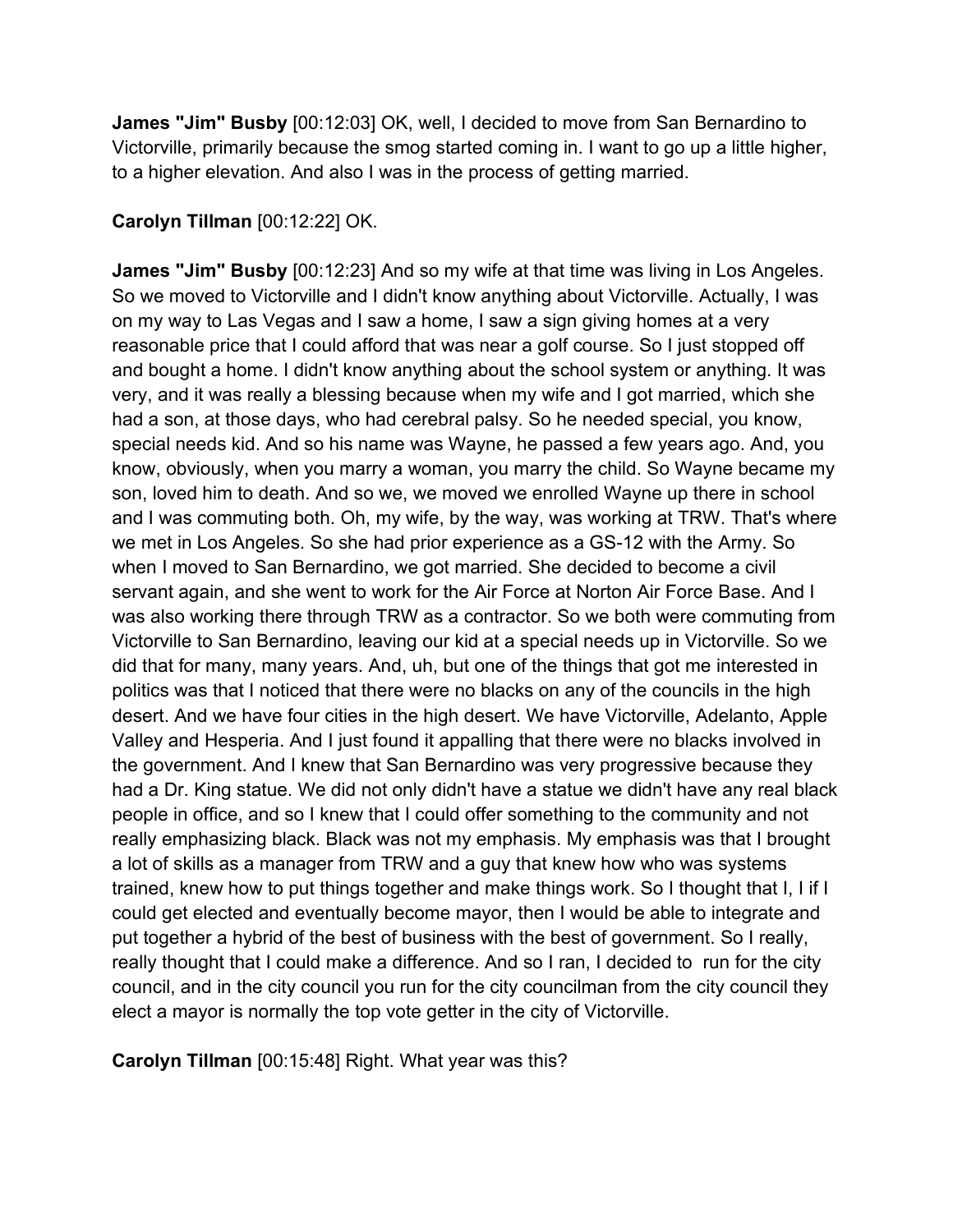**James "Jim" Busby** [00:15:52] This was 1988, May of 1988. And in those days we didn't run into, they changed the election now to fit the presidential cycle. But it was like an off year election where you have low turnout and incumbents always get reelected. Well, I just knew that we could do something different and I.

**Carolyn Tillman** [00:16:14] Had no empty seat.

**James "Jim" Busby** [00:16:16] No, no, it was an empty seat. And by the way, most of the people that had been in office had been grandfathered in by empty seats and things of that nature. But I said, you know, I just know we can win. And people told me that I couldn't. And they said it was only five percent black population. I said, well, I'm not looking for no black people. I'm looking for people. I mean, I'll take any vote I get, but I'm looking for people. They said we don't have money. I said, well, I don't have that, I can't get a lot of money from the community. But the people at TRW are not poor people. These people make good money. So I asked two of my best friends to give me five hundred dollars, and they did, they said you're going to run, I said yeah and I think I can win. So they wrote me checks immediately. They said, we think you can too. And so then I had to come up with, you know, what are the real issues? Well, as I saw them, the issues were that people were not really being represented throughout the government. What I mean by that, one of the biggest groups, the golfers, they wanted to put their golf carts on the Victorville golf on the golf course and the city wouldn't let them. And I told the golfers, I say, hey, if I'm elected and eventually I'll become mayor, I will bring your golf course on your privately owned golf course carts. And the reason that that was so important is that people move there and they bought their privately owned golf course carts to put on the course, and they actually just drive from their house to the course. So it's very, very important. So I got a large group of golfers behind me a large group, and it had nothing to do again with race. And then also in those days, we had built a mall and one of the main arteries there was Bear Valley Road well Bear Valley Road going to the mall was just terrific traffic back up. And I said, hey, I can create some I can come up with some schemes of better improving the traffic flow in this area. And so one of the things I did was to concentrate on that. Another thing was police response, making sure that we I think in those days we had a five or six minute response time. I said we should be no less than four or five. And not to say that they weren't doing a good job, I'm just saying that I thought we could improve it. And also I thought that we could improve our law enforcement by making sure that we had an integrated force. And this was very important see cities like Ferguson, where they had no black representation on the city council and they have very few police officers. this starts at the city level and it starts with the city council getting involved in the community and working with the sheriff's department. So in those days, our sheriff was Floyd Tidwell and Floyd, Sheriff Tidwell was a very conservative guy. And I think we had one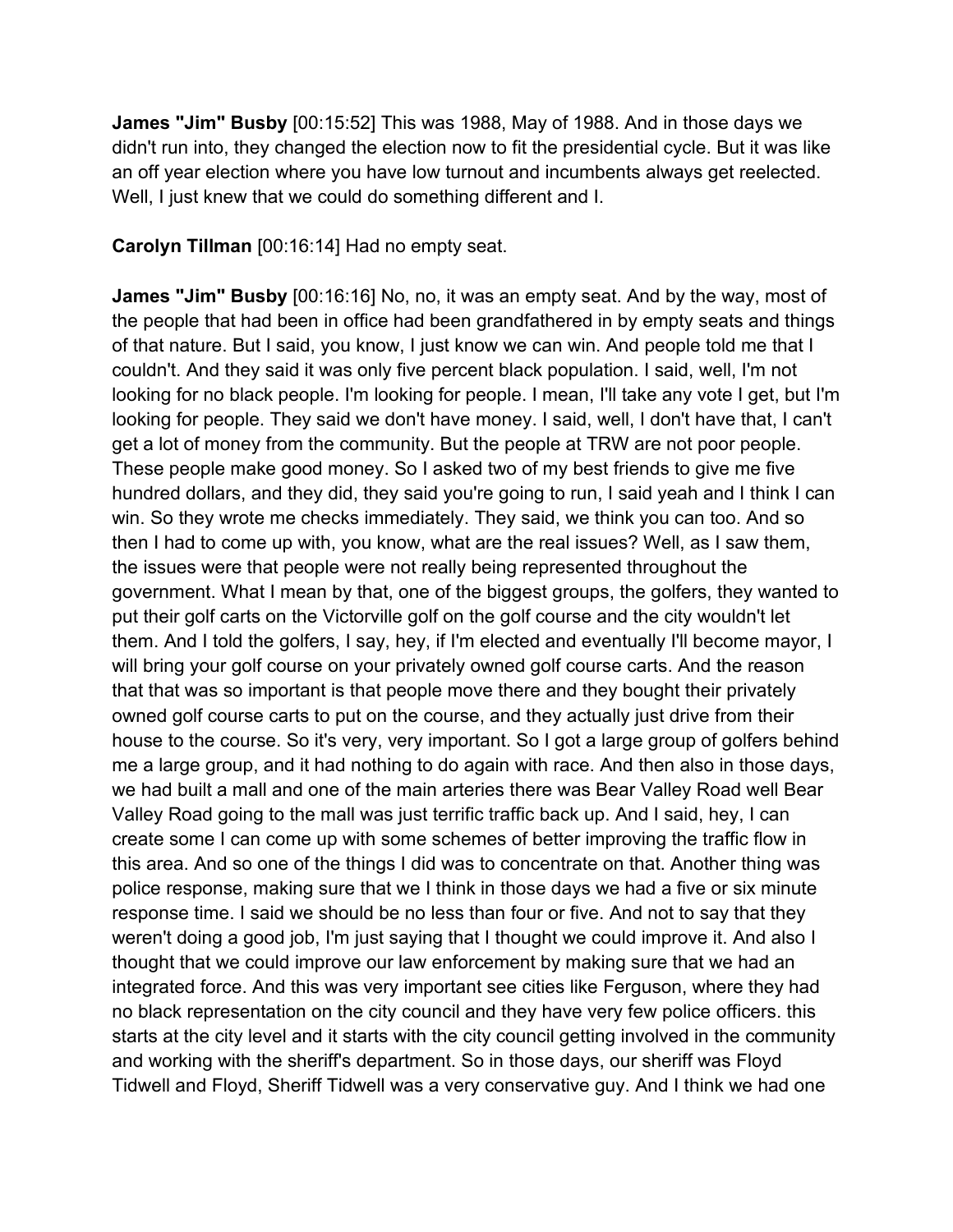black police officer on our force at the time, a guy by the name of Cliff Harris. And I said, hey, Sheriff Tidwell, we need to have more officers on the force because it'll actually bring about better community relations and things of that nature. And he balked at it and I said, no, we got a sheriff and we just got to work at this thing because if we can improve it, you know, I don't see why the why the city shouldn't instead of contracting with the sheriff's department, why we don't start our own police department. Sheriff Tidwell heard me. And he said, you know, that maybe we can look into that. And he looked into it. And to be honest, he worked with me. And he then brought in a guy by the name of Lieutenant Burris, who worked in the local sheriffs. He was actually he was working at the jail and he was a sergeant. So Sheriff Tidwell promoted him to a lieutenant and he came to Victorville as our second in charge. And then they began to do some things again. They were doing OK, but I just thought we could do a better job. So that worked. And things of that nature, improving the traffic to the bus system. And I got elected. I got elected to city council and I came in second. It was just unheard of, and it was shock, it shocked everybody but me. And, you know, because I knew I knew that we could do it. And again, I didn't just run. I did. I had I'm a person that believes in faith in God. And I didn't just run out of clearness and I knew I wasn't by myself and, you know, not to get too religious on you, but God put me there, God put me there, and I knew I could win. It didn't surprise me at all. It didn't surprise my wife. And so we came in second. Everybody was all shook up and didn't know what they were going to do, even though they got this black guy coming in. They didn't know anything about me. They obviously did their research and found out that I came back, had pretty good credentials. I had secret clearance all my life, never been arrested, sterling credentials, educated, knew what I was doing and I was a manager, top manager at TRW, now Northrop Grumman, and so eventually after I got into office, things settle down and we all started working together.

**Carolyn Tillman** [00:22:10] How about the community and the African-American community in Victorville? Did you did that coalesce the community, knowing now that they had an African-American on the city council? Did you do more faces start to come together? Or how did how did that impact?

**James "Jim" Busby** [00:22:29] Well, the black the, Victorville is a little different than San Bernardino in that we don't have a Muscoy area, but Victorville is fairly well integrated with the exception of where the, back in the day when blacks had to live across the tracks, what they call across the track, blacks and Hispanics live across the tracks. And so there are a couple of housing areas out there that were predominantly black. But basically because of all the new development people, blacks were moving in from all over and the blacks were coming in from Los Angeles because the houses were not as expensive. They could sell their home in Los Angeles for half a million dollars in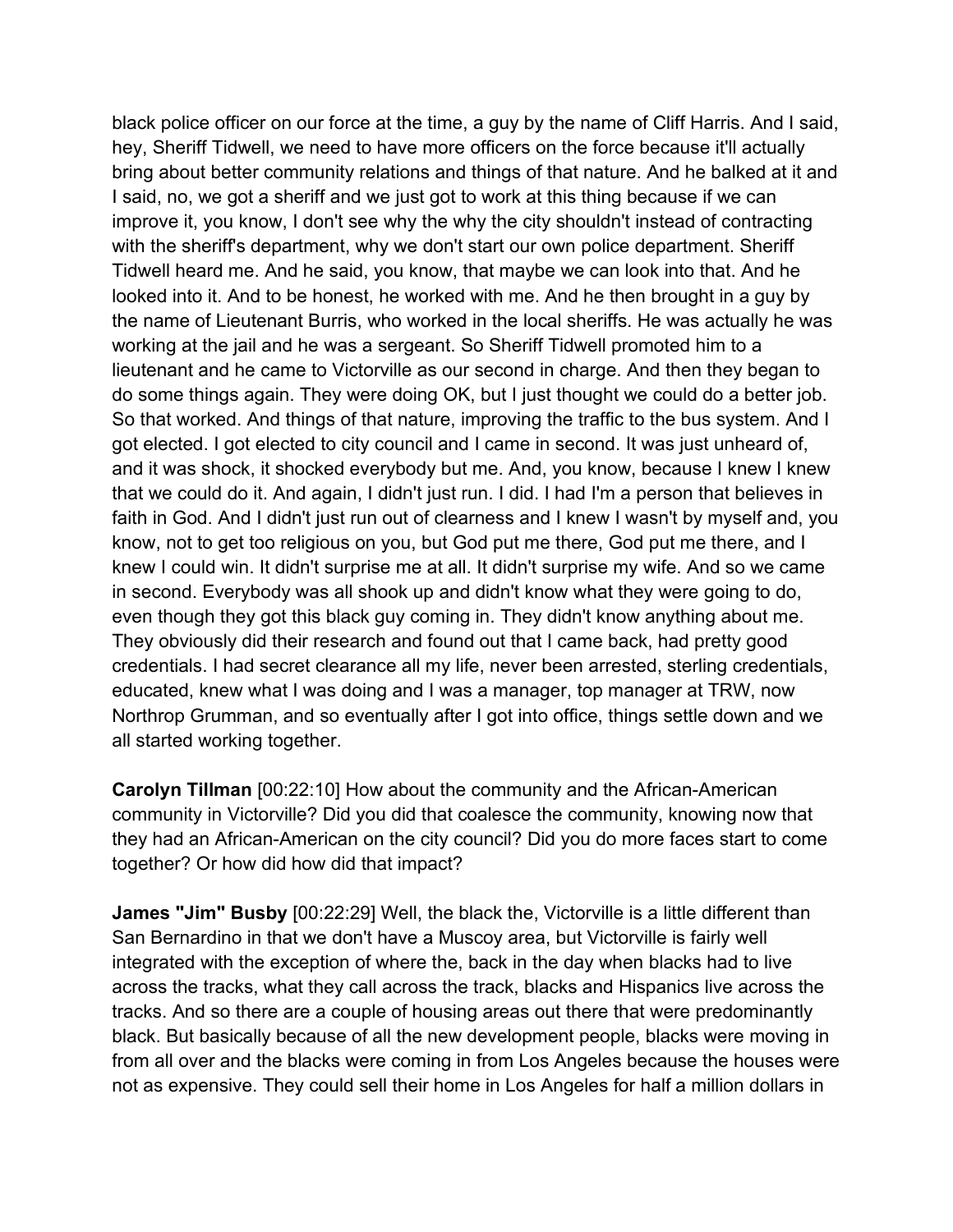those days and move to Victorville and buy a home for one hundred thousand. And they had a four hundred thousand dollar capital gain. And these were not poor people. Right. So so. So we didn't have a real poor black area, but we did have areas out there that had been there for a long time with blacks in them. And yes, those blacks were very, very supportive of me. And, you know, many of the blacks I had met through church and I've walked the precincts. I walked the whole city and I shook hands with them. And people got to know me and they started trusting. And then I brought my mom, my mother, LayDonia Busby. She passed about five years ago. But my mom had always been active in politics. So as a matter of fact, just.

### **Carolyn Tillman** [00:24:07] From Texas?

**James "Jim" Busby** [00:24:08] From Texas, she lived in Texas. As a matter of fact, when I was probably about three, four, maybe no older than five, my mom took me. And this is a very important part of my life. I think it was the beginning of building the character James Busby was. She took me with her to vote and she had to pay a poll tax. And those days she had to pay 75 cents to to vote. Most people don't know about the poll, P-O-L-L tax. And mom made like five dollars a day. So that was like almost one fifth of her earnings for a day. But she took me with her to vote. And again, remember, let's say I was five. She asked the voting official if I could come inside of the voting booth with her so that she could show me what it was like, what the process was like he said, no, I don't, don't let that little nigger in here. Say he may vote one day. And low and behold, that set it for me. I never forgot it, and I said, I have never missed a vote when I reached the age of 17 or whatever, 18, I never missed a vote because my mom said, okay, son, do you see how they treat you? And that's why you got to vote. So when you grow up, never fail to vote and I never failed to vote. So that's a very, very part of my life that I don't even remember the person that day but the little guy, that little white guy just told me I don't want niggers voting so I said, OK, well I'll always vote. But he didn't know he was creating a monster.

**Carolyn Tillman** [00:25:51] Monster! I love it. So your mom came to Victorville.

**James "Jim" Busby** [00:25:54] She came to Victorville and went to. See my mom is just a folksy person. She's the type of person that she goes to the airport. And when she she go meet everybody in the airport, you know, everybody on the plane, she's going to talk to them about Jesus Christ and she's going to tell them about her son. She is just very proud of me and the family. So mom came out and those there were a couple of people that were a little skeptical of me that, you know, he's just all right, he's going to be one of these fancy guys and he's not going to do anything good to me. After I brought my mom they said we love you. They, they loved my mom before they did me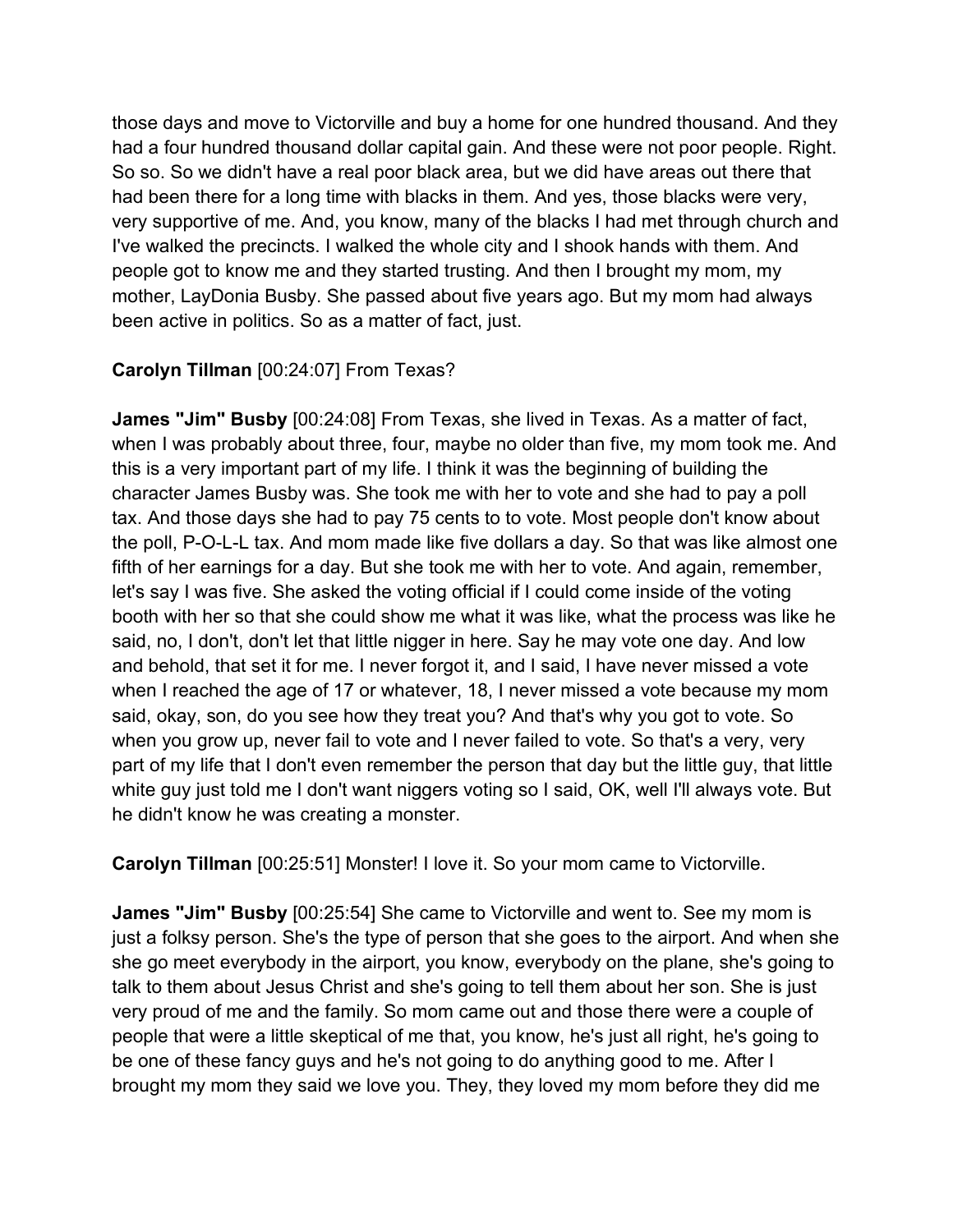they really fell in love with mom because she just [inaudible]. One day I said, Mom, I want to take you. She like going to the Hometown Buffet I said, Mom, I'm take you to this fancy restaurant, a nice restaurant that I wanted to take you to called Chateau Chang. She said, Son, I want to be where people are. I don't want a fancy restaurant, and she said if you can't eat with the people that you serve, you don't need to be there. So I said OK mom I'm going to Hometown Buffet she said, If they can't, if every person can't afford it, then you shouldn't be there. So she was that kind of a person, just a very basic person, same thing with my wife, she's just a she was educated at Alabama A&M and straight A's all the way from elementary school to college. Just a scholar, one of the smartest people I've ever met. And so they always kept me grounded and they always made sure that I was in church working with the young people. And eventually one of the things I did is I became superintendent of our Sunday school at Emanuel Temple CME Church in Victorville. So my whole background is just that of a basic guy that grew up loving people and doing the things that I could do

**Carolyn Tillman** [00:27:57] with a servant mentality. Obviously, you didn't come for a title. You came, you made you assessed the needs in the community and you had the confidence to say, I have a I have a I can solve that problem. We can work on that and we can make things better. What are the accomplishments that you treasure during your time as an elected official?

**James "Jim" Busby** [00:28:28] One of the, one of the, one of the things that I did was the city was there was a project that was being built some condominiums in Victorville off of Stoddard Wells Road. It was it was a complex of about, let's say, three or four hundred condominiums, very nice, large two and three bedroom condominiums. And the builder defaulted and could not complete the project. It sat idle for several years. And when I became mayor one of the first things I did was work with the city council and convince the city to buy to buy that that that particular area, to invest in it so that we could create low and moderate income housing. I don't think anybody remembers that. But there's just, you know, hundreds of people living there now and not even aware of the fact that during those days it was Jim Busby and the city council that made those apartments available. So that was one of the things another thing that was an area in that in that same general area where blacks had to live at one time, they didn't have bus service. So one of the things I did is make sure that our transit system went to that area. And so we did that right after I got elected mayor. And let me back up a little bit. When I ran, I came in second behind a guy by the name of Jeff Goodwill. Jeff Goodwill and I were opponents. We didn't know one another. But once we both got elected, we realized that we had alike values. Now, he was someone that the establishment had had championed. He was their guy. He was going to be the guy to be the mayor forever. Well, Jeff and I got to be very good friends. So we started working together and he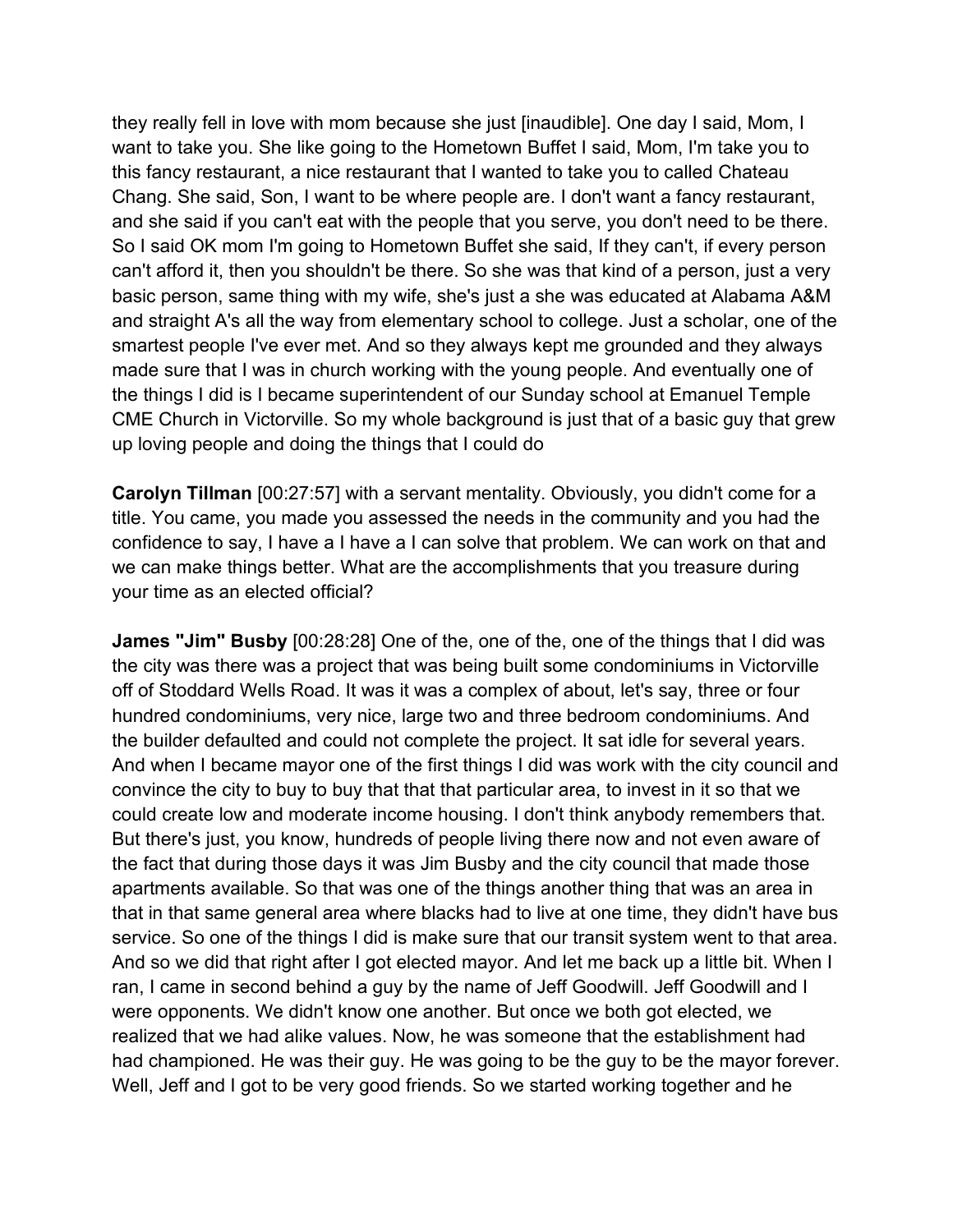knew where all the bones were buried. He knew the weak areas, the low areas, and so we made and we made an agreement to work and to promote one another. And we did, unfortunately. As a matter of fact, Jeff and I, And our wives would go to events together. But unfortunately, probably six or seven months after Jeff, less than a year after he got elected, he and his wife were killed in an automobile accident. So then I became the mayor, I was the vice mayor. So and by the way, there were people when I became vice mayor second vote, you know they didn't want me to become the vice. And these are not people, by the way not the people of the community. These are political figures. The people that when we talk about race, the problem is not with the people in general, it's that the political parties that have something to gain. And so eventually the council voted me in as mayor. I even spoken at the late Jeff Goodwill's funeral and as mayor, then I started leading the agenda. And one of the things I wanted to do was work on race relationship. And people got along and things were moving in a positive way, but they weren't, as people didn't seem to talk in terms of race the way that I felt we should be working together. In other words, you've got a white Masonic lodge up there. You've got a black Masonic lodge, it's still that way. But I'm saying there should be some times when people get together. And so I my wife and I actually came up with the concept, where does, in terms of working together where do most people go on Sunday and we came over, we said everybody goes to church, especially in Victorville. Eighty nine percent of the people out there go to church. Some go to White some go to Hispanic, some go to Black, But I said, well, what if we all got together as one? So we called it a Oneness Celebration. And one thing and one thing that we have as Christians is that we all believe that Jesus Christ is our lord and savior. We all believe, regardless of race regardless of faith as Christians that's the one thing we believe in. So we we started well, as mayor, I have access and I most of the churches ask me to speak. And I was speaking at all the churches, regardless of faith, I would always speak. So I use my, you know, position as mayor to talk to some of the ministers. And so I got together with some of the larger churches up there, pastor Tommy Anderson of the Church of God and Christ, and did some of the churches in Apple Valley. And we formed a committee to hold a Oneness Celebration in the High Desert we had it at Church of the Valley. And also during that time, I said who can we get to help us as to attract people. So I talked to Dale Evans and Roy Rogers. So Roy and Dale agreed to join. They are big, big Christian's, especially Dale in those days. And she actually had a program called A Date with Dale on the Trinity Broadcasting Network. So Dale got involved. She invited me to come to the record on her show. I did several times. And my wife sang on the show, so we're on it three or four times. And so when we held this, we held this Oneness Celebration. It was at Church of the Valley in Apple Valley. We had over five thousand people come out. And that was God, say that was God I'm just saying it was all races, all religions of the Christian faith. And we had bagpipe processionals. We had an integrated choir with, you know, five or six hundred members. And we did this we had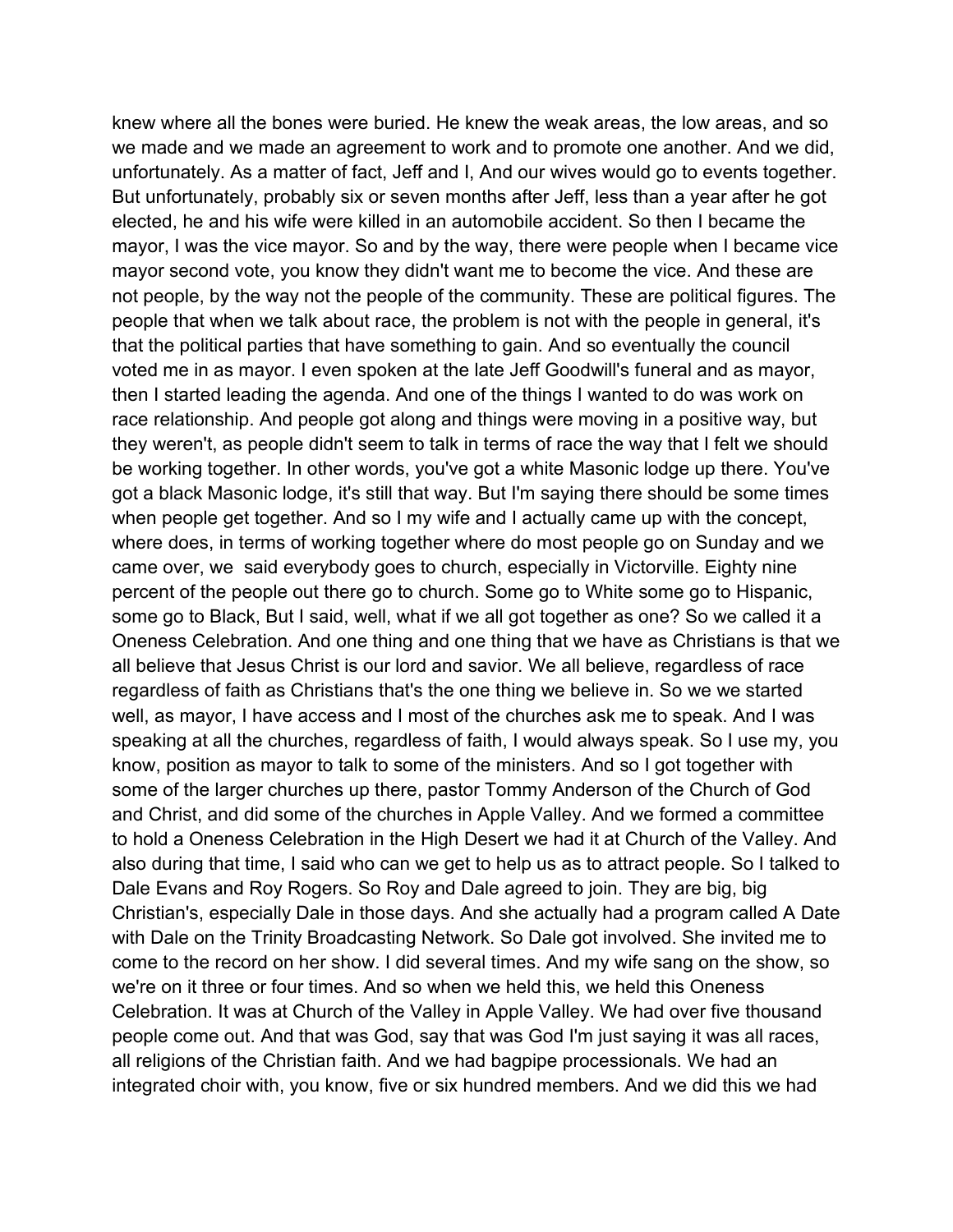this Oneness Celebration for five or six years. Wow. So I for some reason, the press never really talked about it that much, but I really see that as one of my biggest achievements. And then also during those days we had there was a group that sponsored marches all over the nation called The March for Jesus and, you know, they have them in Los Angeles, they had March with Jesus and all that. But we held one in Victorville. And one of my friends was a guy by the name of Pastor Eddie Angel, who headed up while he was pastor of one of the Hispanic churches and he asked me to get involved. And we worked on it. And we actually had the largest march in the nation for The March with Jesus larger than Los Angeles, right there in Victorville. So that's why I said God put me there. He put me there for a reason. And I did those things that I was supposed to do with. Those are just some of the few things. But, you know, real simple things that I've done, people that were on welfare that were being mistreated and couldn't get their welfare check, I've had people call me and I would actually go down I went and picked one lady up took her to the welfare office. And, you know, they would they asked Who is this? and she said, this is my mayor. Yes, ma'am. I'm here with Mrs. such and so, and I understand she's having difficulties. She couldn't find an attorney. We're not looking to sue anybody, but she needs some money. So I work with them. And she got her welfare and other things I've done. There was one lady came to me. She said, Mayor Busby she had a leg amputated. She said, I need a wheelchair. And I said, well, I'm in the city, we don't really get involved in that she said Mayor Busby I need your help, and I know you're a good mayor. I see you at church. You said you a good man, so I said, OK, so I called one of the hospitals up there. Um, I knew a doctor Prim Ready who owned Desert Valley Hospital. And the Doctor Ready I got a parishioner. Really? She has one leg, she needs a wheelchair. He gave her wheelchair. And I really the reason that I can remember this, I ran into her son about 15 years later and he said, Mayor Busby, I was a little boy. And he said, my mom had a leg amputated and we couldn't move around. And she came to you and you got a wheelchair. He said, I'll never forget that. So it's those kind of things that are meaningful. Going to the elementary schools, talking to the young people. I would go I had a young girl call me. She must be about the seventh grade. And she said, Mayor Busby, a little Hispanic girl, she said, I'm I would like to invite you to school to speak. I said, well, OK, but make sure you clear it. She gave me a date and time and I showed up and the teacher said the teacher said Mayor Busby why are you here I said, well, such and so told me to come and I'm here to speak. And she said, Oh, she said that you were coming. But I didn't believe her. I don't know why she invited me. So I work with the people, that's all. As a matter of fact as my wife said, you are the people's mayor. So that's really where I am

**Carolyn Tillman** [00:38:29] Awesome. We are about to close from the hour that we're taping in. So I want to offer you this opportunity to give a summary of your life experience. It can be personal. It can be about your professional achievements. But as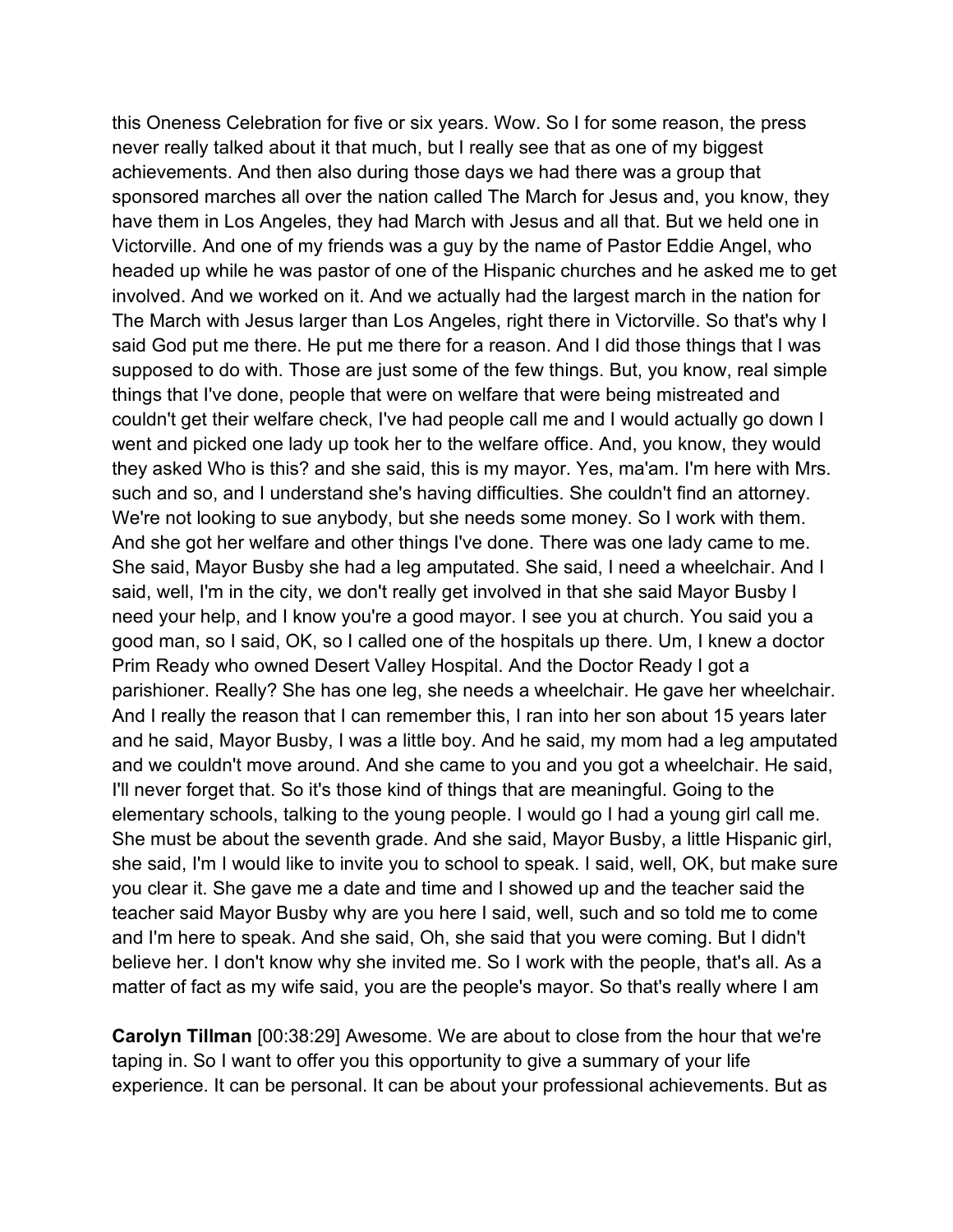you reflect on the fact that God put you here and that you have served and are serving, and as you look at generations that are coming, because this tape is going to be a message to people you'll never meet at some point in the future, what would you like them to know about you and your service?

**James "Jim" Busby** [00:39:20] I think that the most important thing, especially for the young people, is to understand that anything is really is possible. You just have to believe and you have to have faith in something. I say God, but you have to have faith and you know, and follow the examples of those people that are trail, blazed a trail before you, because there are very few things that haven't been done. And it's up to you to kind of just take what they've done and improve upon it. You're like the we all were into music. Now we all have iPhones with little iPods and things. And, well, records have always been around. They were vinyl then they went to the tape and now they own CDs so improve upon what was already there. And a primary thing is to get it to be able to do that. You got to be educated. You've got to go to school. High school won't do high school is a good start, but from high school as a minimum, go to some trade school or junior college it doesn't cost that much to go to junior college or trade school. And you can do it. So do those things. The ultimate is to try and get a four year degree. But not everybody is going to get a four year degree. And that's one of the things I liked about President Obama. He wants to make the two year education free to everyone. And so you know get your education. And again, just keep in mind, I'm just a simple guy. And by the way, I'm the oldest of nine children. My, eight or nine children, my father died when I was 12. So when my father died, I went to work. I started going to work at 2:00 in the morning and throwing papers. I had worked with a guy who had a large paper route. So I worked on that job until I left to go to the service. I was actually 19. And in college I started at twelve and worked my way through that. And that gave me the background. As a matter of fact, one, since I was getting up at two o'clock all the time when I went to the service, they said, boy, you've got to get up at five o'clock, I would say, I had three I had, like I had overslept for three hours. So and it's what your, life is what you make of it and you just got to grab it and run with it. I teach my children that now and I have grandchildren that have finished, finished from the University of Texas. They finished from Iowa. And by the way, half of my grandchildren are Hispanic and Black the other half are just Black. So we have an integrated family. And one of the things I teach them is that the ones who have they have a Hispanic father is to understand their Hispanic heritage and also to understand their Black heritage. And they do. They do, I mean, they understand it perfectly and they do it very well.

**Carolyn Tillman** [00:42:36] Wonderful. Wonderful. Well, again, I want to thank, Jim Busby, for so much for this interview. It's been a pleasure.